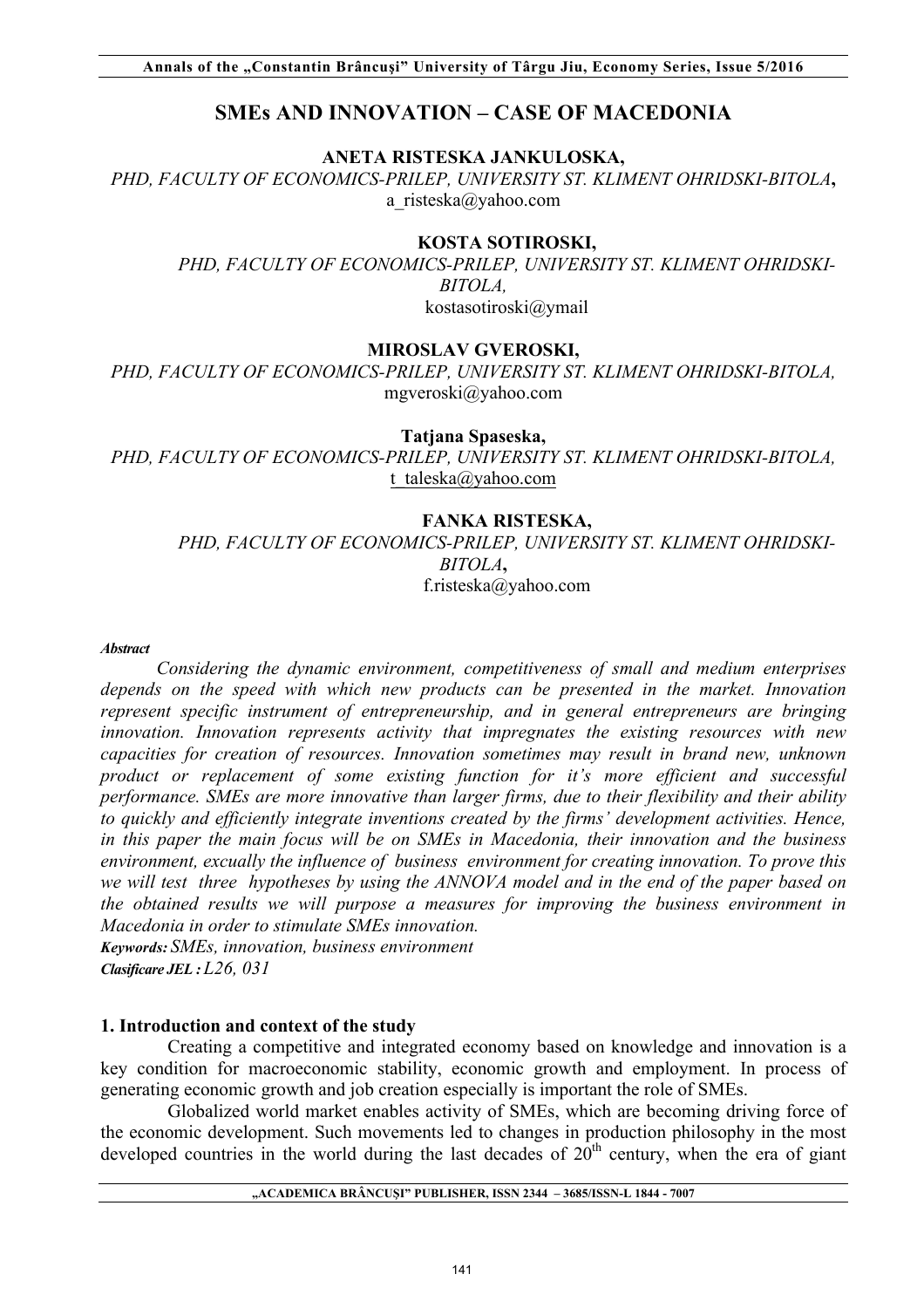corporations was changed by an era of small enterprises, which promote spirit of creativity and individualism, opposite to standardization and globalization promoted by the big and multinational corporations.

Business climate has a huge influence for SMEs establishing and developming. Business environment is a sum of all external and internal factors that influence a business.

In dynamic surrounding the competitiveness of small SMEs depends by the speed by which new products are introduced on the market and the costs for savings and improvements for them to be made. The innovations significantly contribute to increasing the productivity and quality of products and services, making companies more competitive. Really, they imply major changes in the company but if the subject does not change the products or services it offers, as well as the way they are created and delivered, then there is a risk other company to do that. Today, exist only the businesses that are capable of accurately targeted and constant change.

### **Literature review**

According to Paul Almeida professor at Georgetown University "SMEs play a unique, active and crucial role in the innovation process, technological advances and improving the hightech information networks. [3] SMEs are more innovative than larger firms, due to their flexibility and their ability to quickly and efficiently integrate inventions created by the firms' development activities [2, 9, 15, 13].

Several studies have shown that there is a clear connection between innovation and the creation of an entrepreneurial economy [10].

A more powerful way to think of innovation is that it means: intentionally 'bringing into existence' something new that can be sustained and repeated and which has some value or utility.

According to the definition proposed by the OECD in its "Frascati Manual", innovation involves the transformation of an idea into a marketable product or service, a new or improved manufacturing or distribution process, or a new method of social service. [6]

Innovations are the key feature and a prerequisite for the development of small and medium enterprises. But they do not occur automatically their drive is entrepreneurship - powerful compounds of vision, passion, energy, enthusiasm, insight, judgment and hard work. [4].

There are different types of innovation [14]. The Doblin Group studied innovation throughout the world. They identified ten main types of innovation. Sawhney, Wolcott and Arroniz identified 12 different ways companies innovate.

## **1. Theoretical framework - SMEs, entrepreneurship and innovation**

Considering the fact that small enterprises are a heterogeneous group, it is hard to determine a single criteria or a unique combination of criteria, which will give a definite and unique response. There is no single, uniformly accepted definition of a small firm [11]. In that way, European Commission has given the definition for SME, and according to the last modification (in 2003), these are the quantitative criteria: number of employees, annual turnover and annual turnover and annual current assets.

Medium firms are those with fewer than 250 employees, turn over less or equal of 50 mil  $\epsilon$ , and total balance sheet less or equal  $\epsilon$  43mil  $\epsilon$ , while small have at most 50 workers, turn over less or equal 10 mill.  $\epsilon$  and total balance sheet less or equal  $\epsilon$  10mil  $\epsilon$ , and micro firms are those with 10 workers, turn over less or equal of 2 mil  $\epsilon$ , and total balance sheet less or equal 2mil.€.

The emergence and development of SMEs is closely associated with the emergence of entrepreneurship and private initiative.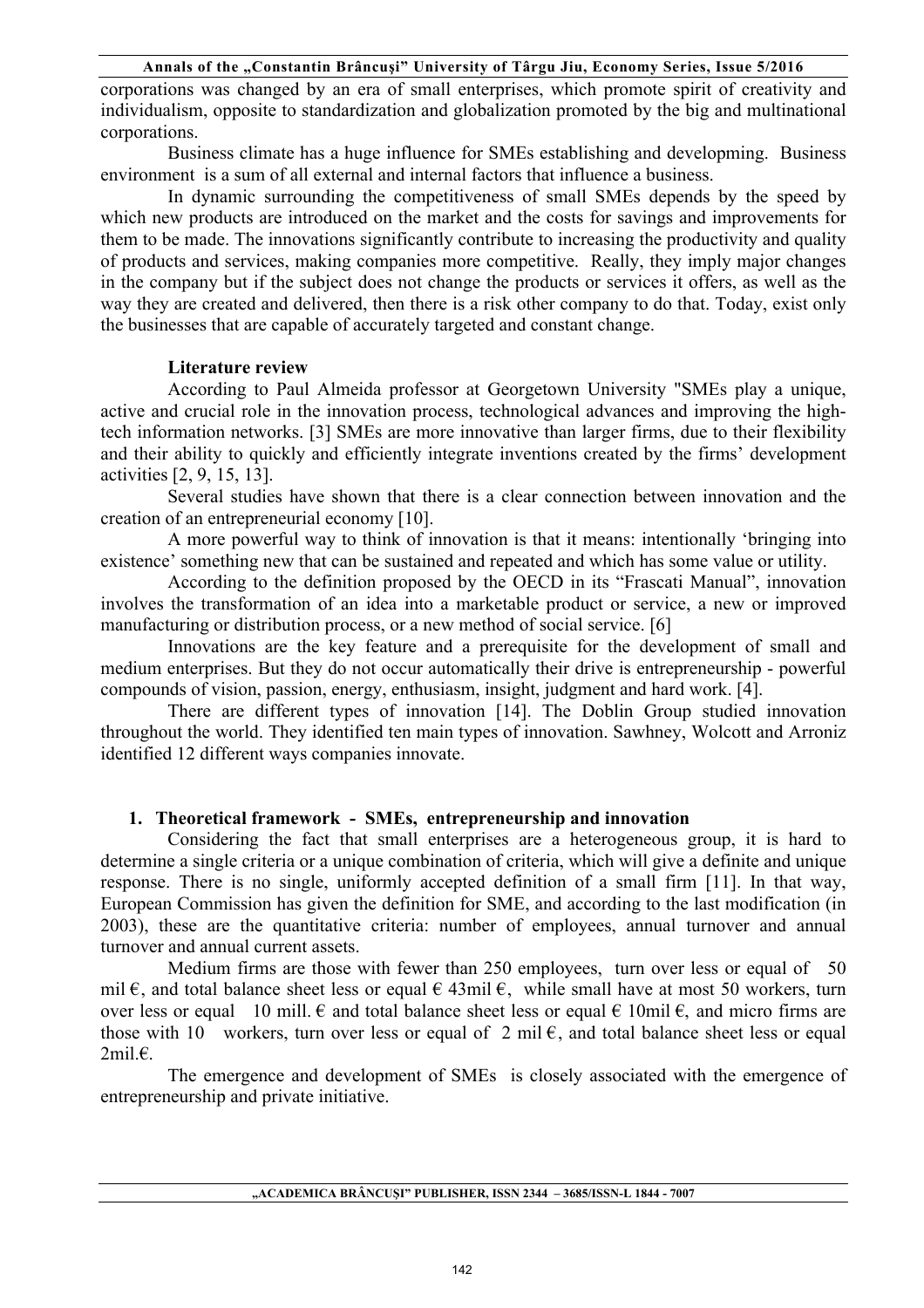Entrepreneurship becomes the main feature of a modern market economy. Entrepreneurship is considered as a general attitude that can be applied to business activities and daily life. In literature and practice there are different definitions of entrepreneurship.

Entrepreneurship is a dynamic and social process where individuals in cooperation with others, identify opportunities for innovation and work towards transforming ideas into practical actions in terms of social, cultural and economic context.

In business, entrepreneurship is starting and carrying on business in order ostvrauanje profits. A. Smith, in his book "The Wealth of Nations", has talked about the entrepreneurial activity that is accomplished through: thrift and diligence; speculation business and business innovation.

According to J.A. Timmons [13] entrepreneurship is the ability to spot opportunities where others build chaos, contradiction and confusion. It is the ability to form a team of associates who will be able to solve a number of strategic and operational issues facing the business.

Entrepreneurship in SMEs is known as a traditional entrepreneurship, and in big companies like intraentrepreneurship.

For SMEs establishing the role of entrepreneur is very important therefore encouraging the entrepreneurial spirit is more than necessary in stimulating self-employment and small business development.

Typically, as entrepreneurs are denoted those who: bring innovation in the production of goods and services, taking risk doing permanent combination and recombination of factors of production and constantly diversified, i.e allocate points to their most productive use. Specifically, they represent a researchers of changes, inventors to respond to these changes and use them as opportunities.

J. Schumpeter [10] identifies the entrepreneur as an individual who introduces new combinations, i.e. innovation. Entrepreneurs create new industry, which cause structural changes in the economy, while the old industries are exposed to the "creative destruction."

According to David Robinson the roles for successful entrepreneur are: introduce yourself; be comprehensive; be consistent; minimize the consequences of its failure; look for new ways; be willing to change.

From the above it can be concluded that entrepreneurship, emphasis on new products, new methods, new markets, new ways of working and organizing. That is why entrepreneurship is associated with innovation

As written by Ducker [5] "entrepreneurs in general bring innovations. They represent specific instrument of entrepreneurship. Innovation represents activity that impregnates the existing resources with new capacities for creation of resources". Innovation sometimes may result in brand new, unknown product or replacement of some existing function for it's more efficient and successful performance.

Realizing the importance of innovation for economic development, the Confederation of Indian Industry together with INSEAD (The Business Scholl for the World) have begun to calculate the index of innovation in order to assess the progress of innovation readiness in countries and highlighting the barriers which are facing the states, businesses and individuals. The traditional approach for innovation measuring includes parameters such as, patents per million population, publication of scientific journals, research costs and development costs, and so on.

On the other hand, the global innovation index includes five input pillars, namely: institutions, human capital and research, infrastructure, market sophistication and business sophistication; and 2 output pillars, namely: scientific and creative results. Each of these pillars is divided into three subpillars as follows:

- Institutons- political, regulatory and business environment;
- − Human capital and research- education, high education and R&D;

The Infrastructure is including the following subpillars: ICT, general infrastructure and ecological sustainability;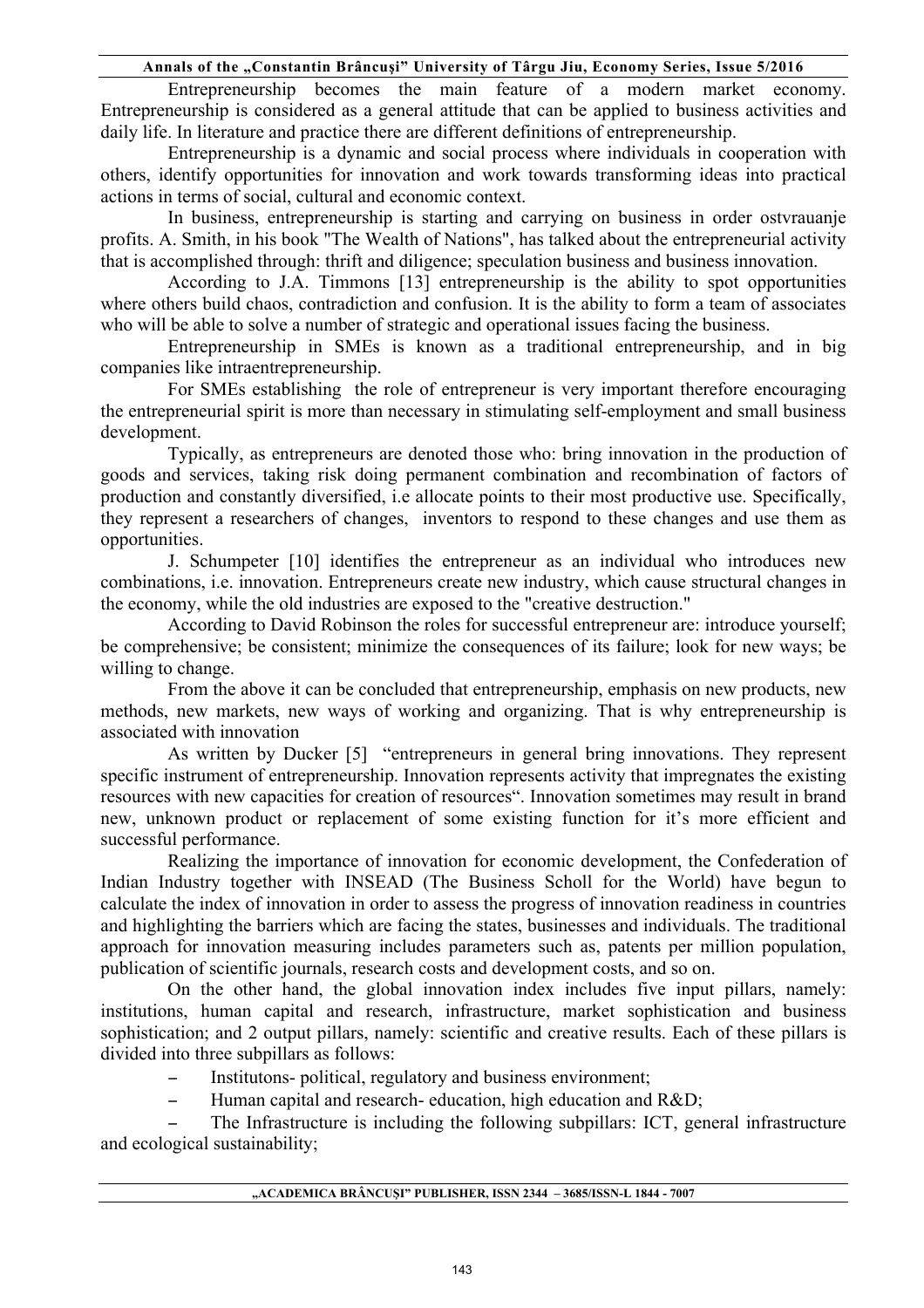− Market sophistication- credit, investment, trade & competition;

− Business sophistication- knowledge workers, Innovation linkages and knowledge absorption;

Knowledge and technology outputs - knowledge creation, knowledge impact and knowledge diffusion

− Creative outputs- Intangible assets, creative goods and services and online creativity.

Consedering the meanining of innovations for SMEs development and economic growth in general the data in the following table are showing Macedonia rang according to Global innovation index (GII). Also Global innovation index report is important becase it includes the seria of data, policies and practices for innovation promoting.

| Year    | -----, r<br><b>GII</b> |
|---------|------------------------|
| 2008/09 | 89                     |
| 2009/10 | 64                     |
| 2011    | 67                     |
| 2012    | 62                     |
| 2013    | 51                     |
| 2014    | 60                     |
| 2015    | 56                     |

Table 1: GII for Macedonia, period 2008-2015

Source: Global Innovation Index Report

As can be seen fron the data of previous table the rang of Macedonia is getting better but still Macedonia is in the group of countries which economis growth is determinated by productivity of production factors.

## **2. Business environment and entrepreneurial activity - empirical evidence in Macedonia**

Business environment is a sum of all external and internal factors that influence a business. According to the World Bank Report, the business environment is defined as a set of specific factors that influence to the opportunities and incentives to businesses for productive investment, job creation and expansion of businesses. Many developing countries, businesses are faced with excessive regulatory barriers, legal and institutional barriers etc.

That is why a key priority of development agencies and government structures should be the implementation of reforms to overcome these problems, excually to create a suitable business environment.

One of the key report which give relevant data for the conditions for doing business is Doing Business Report published by World Bank.

Doing Business indicators are focused mainly on measuring efficiency, such as procedures, time and cost to start a business or to transfer property. In the report of 2016 are analyzed 189 national economies, and according to the relevant criteria they are ranged. The key criteria are: (Doing business report)

- − Starting a business
- − Dealing with construction permits assessing quality control and safety mechanisms
- − Getting electricity measuring reliability,prices and transparency
- − Registering property the paths of digitization
- − Protecting minority investors
- − Trading across borders a new approach to measuring trade processes
- − Enforcing contracts measuring good practices in the judiciary
- − Resolving insolvency new funding and business survival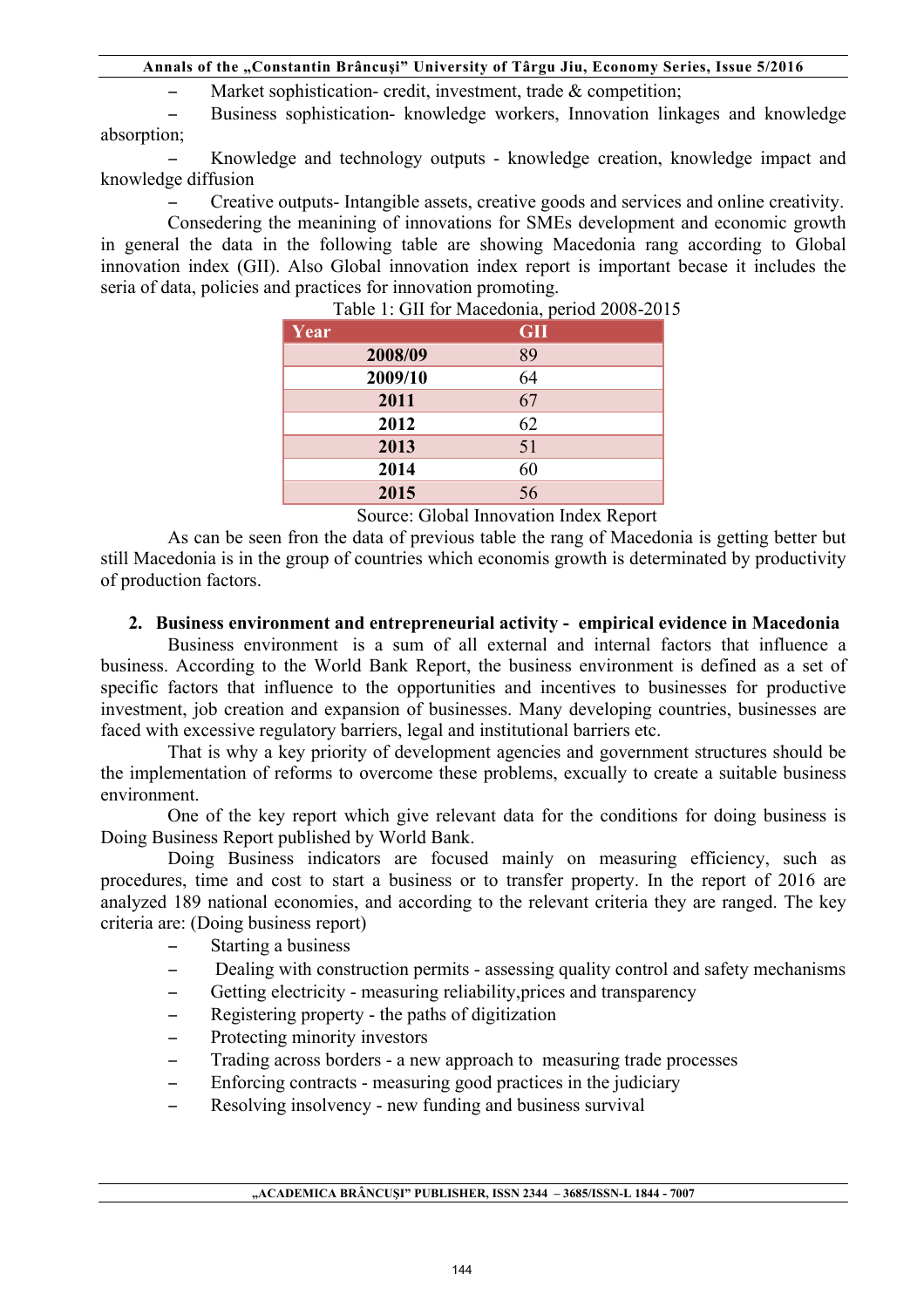In Republic of Macedonia are made many reforms in way to improve the business environment, and that has result with better rang in Doing Business Report. (see table 2)

| <b>vear</b>                    |     |  |     |     |     |     |     |
|--------------------------------|-----|--|-----|-----|-----|-----|-----|
|                                | 010 |  | 012 | 013 | 014 | 015 | 016 |
| <b>DB</b> rang                 |     |  |     |     |     |     |     |
|                                |     |  |     |     |     |     |     |
| Source: Doing business Reports |     |  |     |     |     |     |     |

Creation of proper business environment means setting and applying of systematic laws which will eliminate the barriers for undisturbed and fast development of SME sector, creation of national politics for supporting small businesses, that will accelerate entrepreneurship in the country and will provide necessary production restructuring.

In Macedonia for the first time in 2008 entrepreneurial activity was calculate according to the methodology of the Global Entrepreneurship Monitor (GEM). Taking into account the data in GEM reports it can make the following conclusions:

− In 2008, TEA(Total Early-Stage Entrepreneurial Activity) index in Macedonia was 14.5%, it means that 14.5% of respondents aged 18-64 years were entrepreneurs, half of them were nascent entrepreneurs (i.e had business to 3 months), and half were new (i.e. had business to 3.5 years). Also half of them have stated that they are motivated by necessity and half of them are motivated by opportunity;

In 2010, TEA index has decreased and it was 8.0% (the percentage of nascent entrepreneurs was 4,4% and the percentage new businesses owners was 3.6%) and parallel with this the total entrepreneurial activity has decreased as a result of decreasing the rate of owners of already established businesses;

In 2012, TEA index was 6.97 %, the rate of nascent entrepreneurs was 3.73 % (those who has a business to 3 months) and 3, 24 was new (business to 3, 5 years). In Macedonia, 52% from the entrepreneurs have stated that they are motivated by necessity, whereas 29% are motivated by opportunity.

In 2013, TEA index was  $6.63$  %, the rate of nascent entrepreneurs was  $3.35\%$  (those who has a business to 3 months) and 3, 53 was new (business to 3, 5 years). In Macedonia, 60,98% from the entrepreneurs have stated that they are motivated by necessity, whereas 22,95% are motivated by opportunity.

The key indicators for the entrepreneurial activity in Macedonia are shown in table 1.

|      |                                 |                              |            |                                          |                                      | I able 5. Indicators for the charge cheating activity in inaccuonia                    |                                                                           |
|------|---------------------------------|------------------------------|------------|------------------------------------------|--------------------------------------|----------------------------------------------------------------------------------------|---------------------------------------------------------------------------|
| Year | nascent<br>entrepreneur<br>ship | new<br><b>business</b><br>es | <b>TEA</b> | establis<br>hed<br><b>business</b><br>es | Mortage<br>rate of<br>businesse<br>S | $\frac{0}{0}$<br>of TEA<br>motivated<br>$\mathbf{b}\overline{\mathbf{y}}$<br>necessity | $\frac{0}{0}$<br>of TEA<br>motivated<br>$\mathbf{b}$ y<br>opportunit<br>у |
| 008  | 7,20                            | 7,70                         | 14,50      | 11,00                                    | 5,30                                 | 47,17                                                                                  | 13,45                                                                     |
| 010  | 4,80                            | 3,10                         | 7,90       | 7,60                                     | 1,60                                 | 59,00                                                                                  | 23,00                                                                     |
| 012  | 3,73                            | 3,25                         | 6,97       | 6,73                                     | 3,86                                 | 51,95                                                                                  | 28,73                                                                     |
| 013  | 3,35                            | 3,53                         | 6,63       | 7,29                                     | 3,30                                 | 60,98                                                                                  | 22,95                                                                     |

Table 3: Indicators for the entrepreneurial activity in Macedonia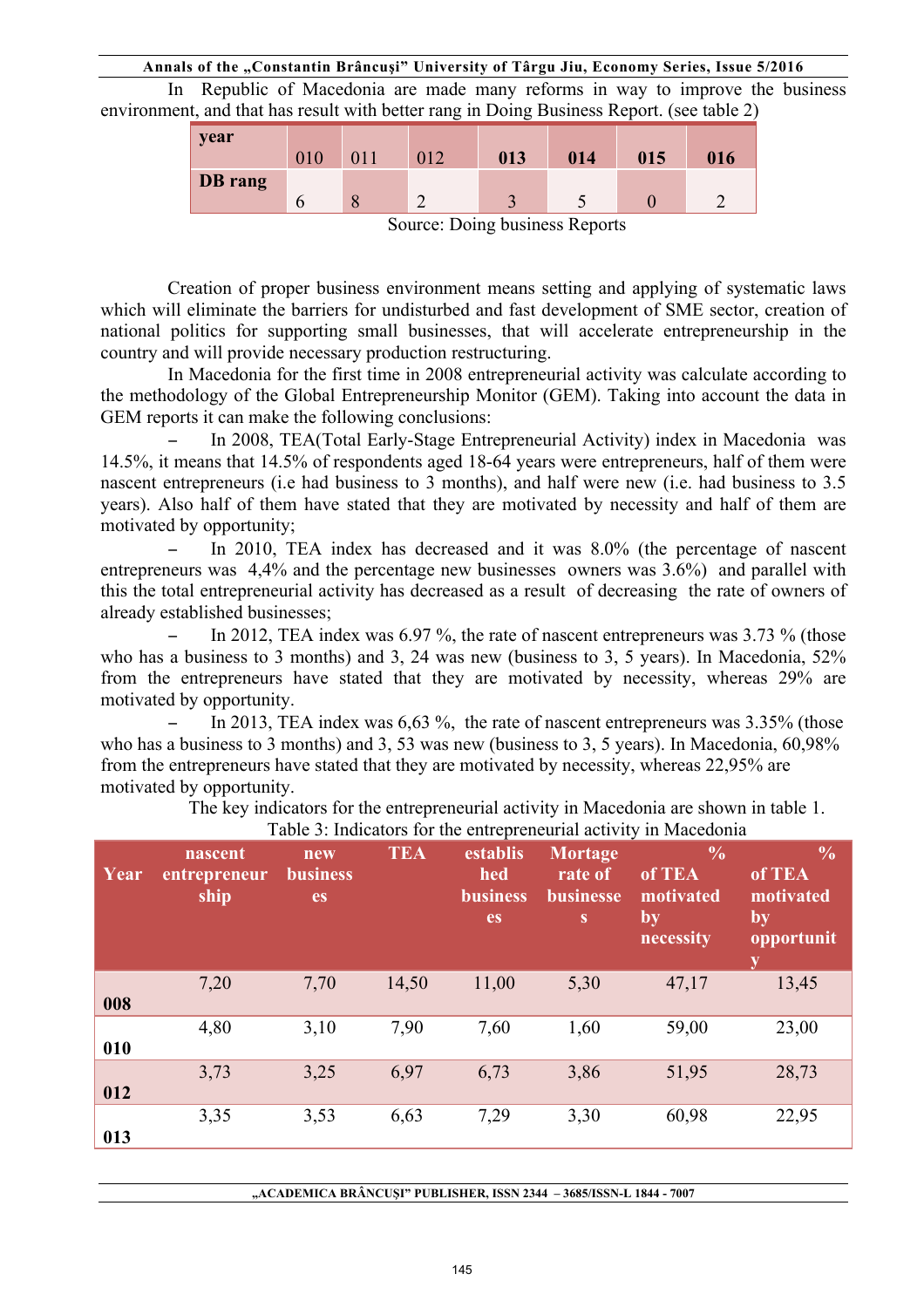## **Annals of the "Constantin Brâncuşi" University of Târgu Jiu, Economy Series, Issue 5/2016**  Source: GEM Reports for Macedonia

In order to identify the influence of business environment to SMEs innovation, which is the main focus of research,we have tested several hypotheses, including:

*Hypothesis 1: Business environment in the period 2008 to 2013 does not influence to the entrepreneurs interest for innovation* 

|      | Table 4: Entrepreneurs interest for innovation in Macedonia for the period 2008-2012              |                                                              |                                                                                                                       |  |  |  |  |  |
|------|---------------------------------------------------------------------------------------------------|--------------------------------------------------------------|-----------------------------------------------------------------------------------------------------------------------|--|--|--|--|--|
| Year | <b>Enterprises want to</b><br>experiment with new<br>technologies and new<br>ways of doing things | <b>Innovations</b> are<br>very appreciated<br>by enterprises | <b>Existing enterprises are</b><br>open for cooperation with<br>new entrepreneurial<br>enterprises as their suppliers |  |  |  |  |  |
| 2008 | 2.57                                                                                              | 3.03                                                         | 2.91                                                                                                                  |  |  |  |  |  |
| 2010 | 2.92                                                                                              | 3.26                                                         | 3.34                                                                                                                  |  |  |  |  |  |
| 2012 | 2.70                                                                                              | 2.86                                                         | 3.11                                                                                                                  |  |  |  |  |  |
| 2013 | 2.71                                                                                              | 3.46                                                         | 3.37                                                                                                                  |  |  |  |  |  |

Considering the data in table 4 we came up to conclusion that the limited component for entrepreneurship in Macedonia for define period is that companies want to experiment with new technologies and new ways of doing things while stimulating entrepreneurship component is that many companies appreciate innovation.

| <b>SUMMARY</b>      | Count          |                | Sum<br>Average | Variance       |           |          |
|---------------------|----------------|----------------|----------------|----------------|-----------|----------|
| <b>Row</b>          | 3              | 8.51           | 2.836667       | 0.056933       |           |          |
| 1                   |                |                |                |                |           |          |
| <b>Row</b>          | $\overline{3}$ | 9.52           | 3.173333       | 0.049733       |           |          |
| $\overline{2}$      |                |                |                |                |           |          |
| <b>Row</b>          | 3              | 8.67           | 2.89           | 0.0427         |           |          |
| 3                   |                |                |                |                |           |          |
|                     | $\overline{3}$ | 9.54           | 3.18           | 0.1677         |           |          |
| <b>Column 1</b>     | $\overline{4}$ | 10.9           | 2.725          | 0.020967       |           |          |
| <b>Column 2</b>     | $\overline{4}$ | 12.61          | 3.1525         | 0.068892       |           |          |
| Column <sub>3</sub> | $\overline{4}$ | 12.73          | 3.1825         | 0.046492       |           |          |
|                     |                |                |                |                |           |          |
|                     |                |                |                |                |           |          |
| <b>ANOVA</b>        |                |                |                |                |           |          |
| <b>Source</b>       | $of$ SS        |                | MS             | $\overline{F}$ | $P-value$ | F crit   |
| <b>Variation</b>    |                |                |                |                |           |          |
| <b>Rows</b>         | 0.298867       | 3              | 0.099622       | 5.424898       | 0.038171  | 4.757063 |
| <b>Columns</b>      | 0.52395        | $\overline{2}$ | 0.261975       | 14.26577       | 0.005246  | 5.143253 |
| <b>Error</b>        | 0.110183       | 6              | 0.018364       |                |           |          |
|                     |                |                |                |                |           |          |
| <b>Total</b>        | 0.933          | 11             |                |                |           |          |

## Table 5: Anova: Two-Factor Without Replication

Considering the fact that the empirical values of F-variables (F=5,424898 и F=14,26577) are larger than the corresponding theoretical values of the F-variables (Fcrit=4,757063) and Fcrit  $=$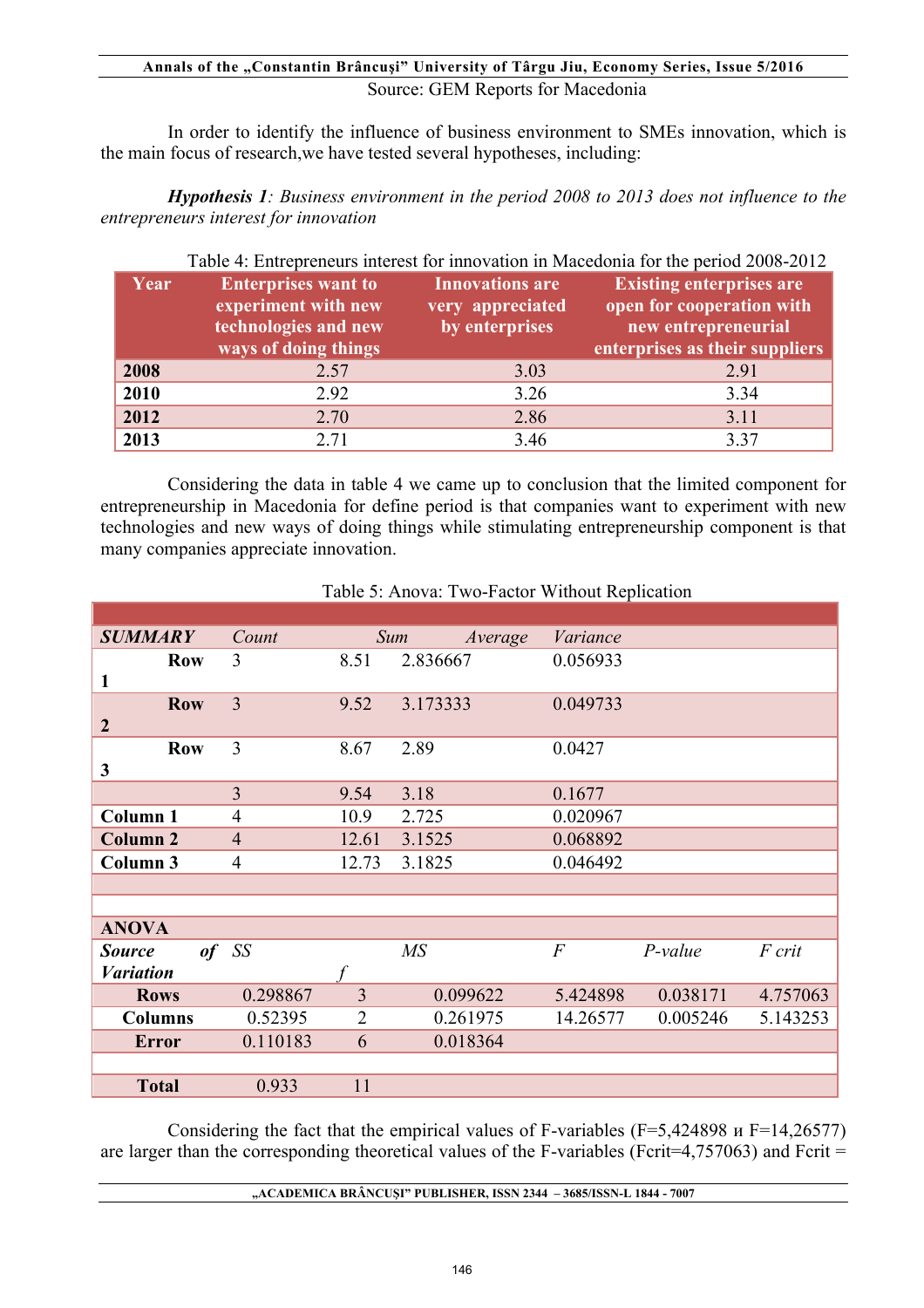Fcrit=5,143253) we rejected the hypothesis and the conclusion is that the entrepreneurial environment in the period 2008 to 2013 has an effect to the innovation interest by entrepreneurs. We can came to the same conclusion if we compare the theoretical value of  $p = 0.05$  with 5% risk. The value is greater than the corresponding calculated (p-value)=0,038171 and (pvalue)=0,005246, so the conclusion is the same.

*Hypothesis 2: Entrepreneurial environment in the period 2008 - 2013 does not affect to the interest in innovations by consumers* 

| Year | <b>Consumers want to try</b><br>new products and<br>services | <b>Innovations</b> are<br>very appreciated by<br>consumers | <b>Consumers want to buy</b><br>products and services from<br>entrepreneurial companies |
|------|--------------------------------------------------------------|------------------------------------------------------------|-----------------------------------------------------------------------------------------|
| 2008 | 3.53                                                         | 3.44                                                       | 3.27                                                                                    |
| 2010 | 3.67                                                         | 3.68                                                       | 3.43                                                                                    |
| 2012 | 3.55                                                         | 3.57                                                       | 3.37                                                                                    |
| 2013 | 3.81                                                         | 297                                                        | 3.39                                                                                    |

Table 6: The consumer's interest for innovation in Macedonia for the period 2008-2013

From the estimates in Table 4, it can be concluded that stimulating entrepreneurship component in Macedonia for defined period is that consumers want to try new products and services, they also appreciate innovation and they are open for buying products and services from enterprises which are targeted to innovation.

| <b>Anova: Tor Without</b><br><b>Replication</b> |                |      |                 |                |           |          |
|-------------------------------------------------|----------------|------|-----------------|----------------|-----------|----------|
|                                                 |                |      |                 |                |           |          |
| <b>SUMMARY</b>                                  | Count          | Sum  | Average         | Variance       |           |          |
| Row 1                                           | 3              | 0.24 | 3.413333        | 0.017433       |           |          |
| Row <sub>2</sub>                                | $\overline{3}$ | 0.78 | 3.593333        | 0.020033       |           |          |
| Row <sub>3</sub>                                | $\overline{3}$ | 0.49 | 3.496667        | 0.012133       |           |          |
| Row <sub>4</sub>                                | $\overline{3}$ | 0.17 | 3.39            | 0.1764         |           |          |
| <b>Column 1</b>                                 | $\overline{4}$ | 4.56 | 3.64            | 0.016667       |           |          |
| Column <sub>2</sub>                             | $\overline{4}$ | 3.66 | 3.415           | 0.097633       |           |          |
| Column 3                                        | $\overline{4}$ | 3.46 | 3.365           | 0.004633       |           |          |
| <b>ANOVA</b>                                    |                |      |                 |                |           |          |
| <b>Source of</b><br><b>Variation</b>            | SS             |      | $\overline{MS}$ | $\overline{F}$ | $P-value$ | F crit   |
| <b>Rows</b>                                     | 0.076467       |      | 0.025489        | 0.545541       | 0.669026  | 4.757063 |
| <b>Columns</b>                                  | 0.171667       |      | 0.085833        | 1.837099       | 0.238566  | 5.143253 |
| <b>Error</b>                                    | 0.280333       |      | 0.046722        |                |           |          |

Table 7: Anova: Two-Factor Without Replication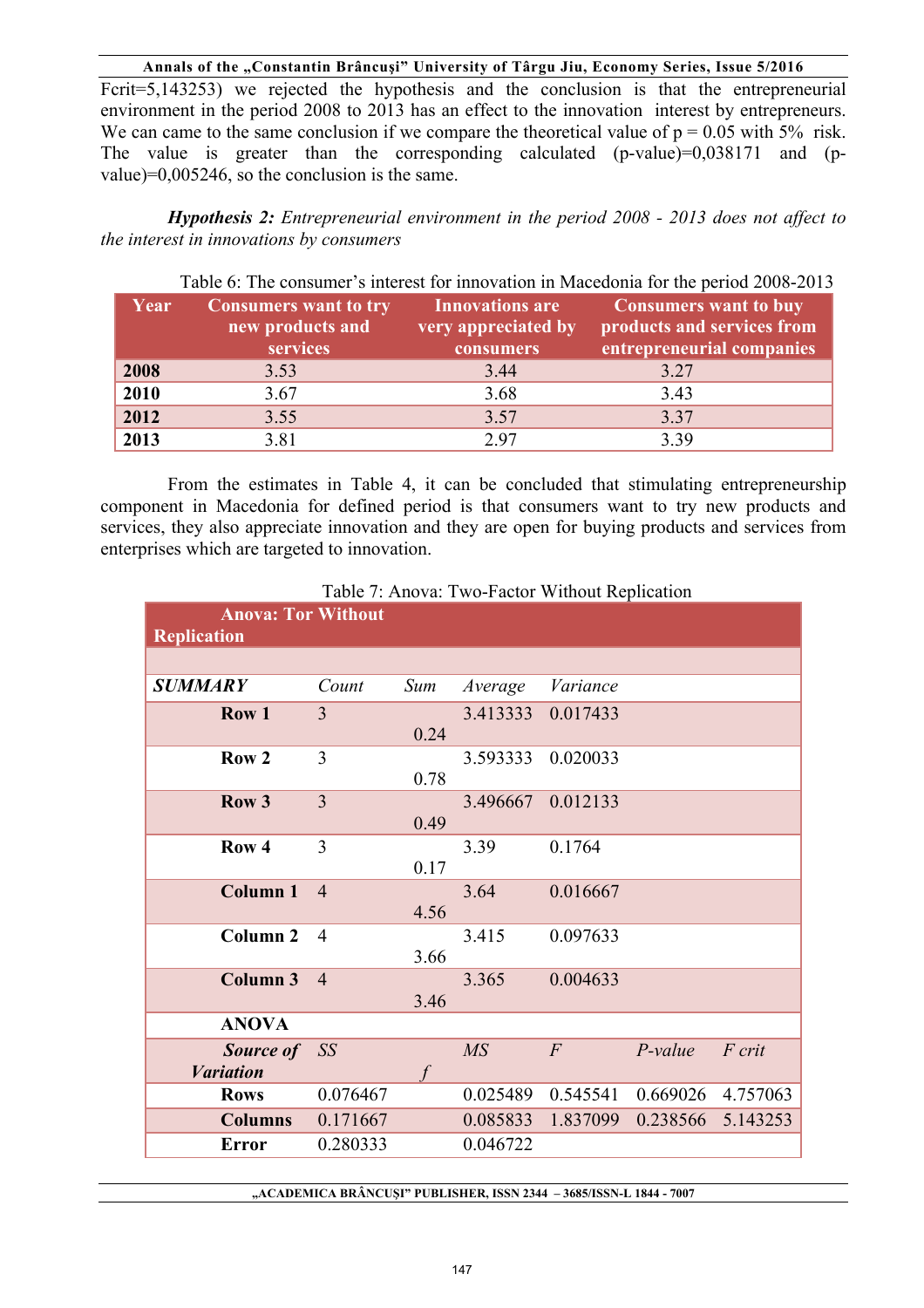| Annals of the "Constantin Brâncuși" University of Târgu Jiu, Economy Series, Issue 5/2016 |          |  |  |  |
|-------------------------------------------------------------------------------------------|----------|--|--|--|
|                                                                                           |          |  |  |  |
| Total                                                                                     | 0.528467 |  |  |  |

Since empirical values of F-variables  $(F=0.545541)$  and  $F=1.837099$  are smaller than the appropriate theoretical values of F=variables (Fcrit=4,757063 and Fcrit=5,143253)), we accept the set hypothesis and conclude that the entrepreneurial environment in the period from 2008 to 2013 does not influence on the consumers' interest in inovations. We come to the same conclusion by comparing the theoretical value p=0,05 or with 5% risk in statistical conclusion, which value is smaller than the appropriate estimated values (p-value)=0,669026 *u* (p-value)=0,238566...

*Hypothesis 3: There are not differences in average marks for entrepreneurial environment by areas in the period between 2008 and 2012 in Macedonia.* 

Table 8: Average marks for entrepreneurial environment in Macedonia by areas in the  $20000000000000$ 

|      | period 2008, 2010, 2012 and 2013 |      |      |  |  |  |  |
|------|----------------------------------|------|------|--|--|--|--|
| 2008 | 2010                             | 2012 | 2013 |  |  |  |  |
| 2,41 | 1,92                             | 2,12 | 2,33 |  |  |  |  |
| 2,49 | 2,23                             | 2,48 | 2,65 |  |  |  |  |
| 2,47 | 2,81                             | 3,01 | 2.86 |  |  |  |  |
| 2,43 | 2,4                              | 2,55 | 2,54 |  |  |  |  |
| 2,2  | 2,19                             | 2,3  | 2,27 |  |  |  |  |
| 2,76 | 3,04                             | 2,86 | 3.05 |  |  |  |  |
| 2,01 | 2,19                             | 2,38 | 2,37 |  |  |  |  |
| 2,94 | 3,34                             | 3,52 | 3,02 |  |  |  |  |
| 3,21 | 2,19                             | 3,13 | 3,00 |  |  |  |  |
| 2,31 | 3,04                             | 2,29 | 2,36 |  |  |  |  |
| 3,41 | 3,61                             | 3,57 | 3,54 |  |  |  |  |
| 2,78 | 2,49                             | 2,84 | 2,83 |  |  |  |  |
| 3,16 | 3,18                             | 3,52 | 3,25 |  |  |  |  |
| 2,38 | 2,35                             | 2,4  | 2,58 |  |  |  |  |
| 2,25 | 3,28                             | 3,57 | 3,66 |  |  |  |  |
| 2,69 | 2,92                             | 3,11 | 2.94 |  |  |  |  |
| 3,14 | 3,54                             | 3,36 | 3,36 |  |  |  |  |
| 2,58 | 2,72                             | 3,12 | 3,02 |  |  |  |  |
| 2,84 | 3,17                             | 2,9  | 3.18 |  |  |  |  |
| 3,41 | 3,59                             | 3,52 | 3,39 |  |  |  |  |

Table 9: Anova: Two-Factor Without Replication

|                  | <b>Anova: Two-Factor Without Replication</b> |       |         |          |  |  |  |  |
|------------------|----------------------------------------------|-------|---------|----------|--|--|--|--|
|                  |                                              |       |         |          |  |  |  |  |
| <b>SUMMARY</b>   | Count                                        | Sum   | Average | Variance |  |  |  |  |
| Row 1            | $\overline{4}$                               | 8.78  | 2.195   | 0.048567 |  |  |  |  |
| Row <sub>2</sub> | $\overline{4}$                               | 9.85  | 2.4625  | 0.030092 |  |  |  |  |
| Row <sub>3</sub> | $\overline{4}$                               | 11.15 | 2.7875  | 0.052025 |  |  |  |  |
| Row <sub>4</sub> | 4                                            | 9.92  | 2.48    | 0.0058   |  |  |  |  |
| Row 5            | $\overline{4}$                               | 8.96  | 2.24    | 0.002867 |  |  |  |  |
| Row 6            | 4                                            | 11.71 | 2.9275  | 0.020092 |  |  |  |  |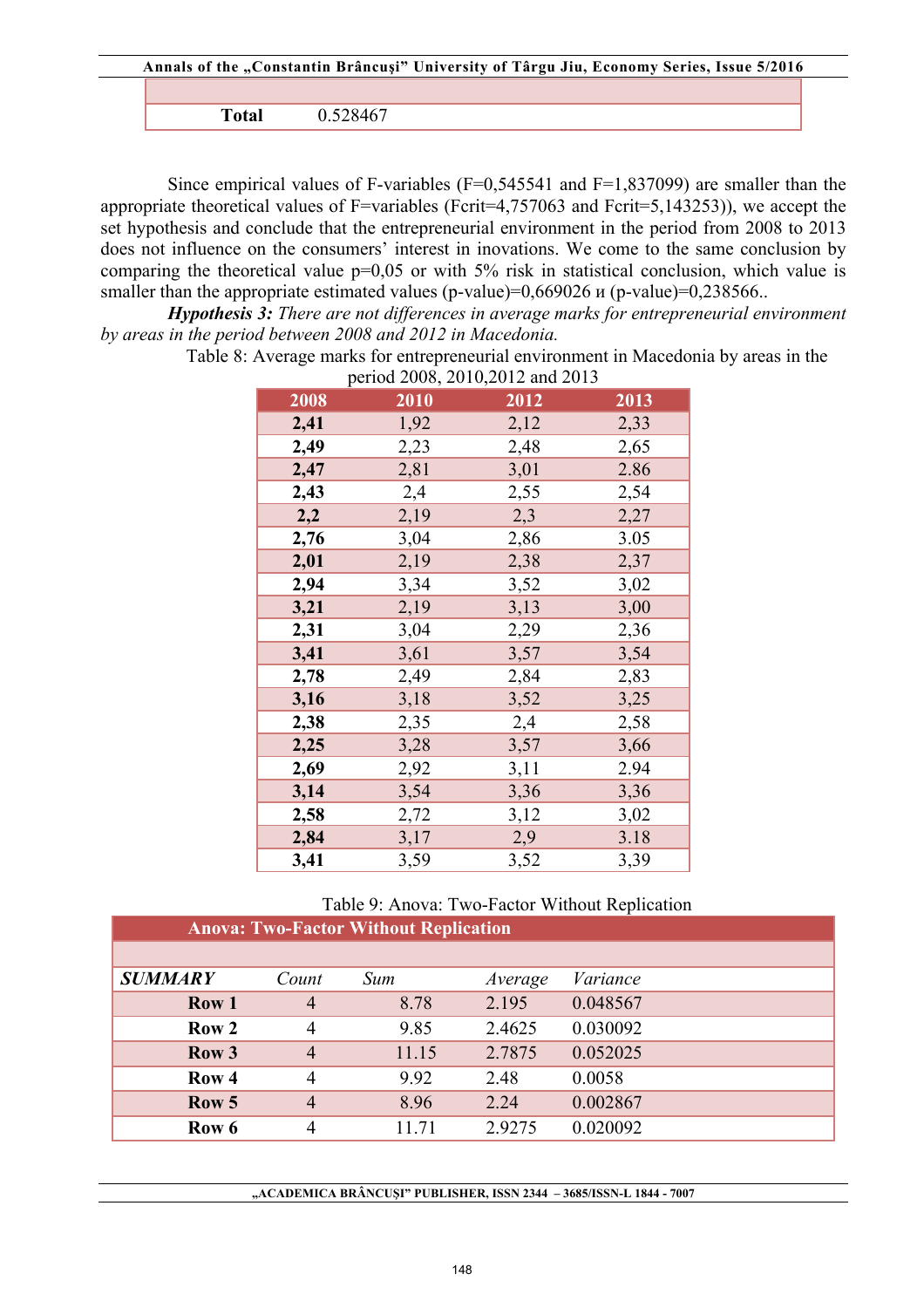|                         | Annals of the "Constantin Brâncuși" University of Târgu Jiu, Economy Series, Issue 5/2016 |                |                |          |                  |           |          |
|-------------------------|-------------------------------------------------------------------------------------------|----------------|----------------|----------|------------------|-----------|----------|
|                         | Row 7                                                                                     | $\overline{4}$ | 8.95           | 2.2375   | 0.030625         |           |          |
|                         | Row <sub>8</sub>                                                                          | $\overline{4}$ | 12.82          | 3.205    | 0.073967         |           |          |
|                         | Row 9                                                                                     | $\overline{4}$ | 11.53          | 2.8825   | 0.220625         |           |          |
|                         | <b>Row 10</b>                                                                             | $\overline{4}$ | 10             | 2.5      | 0.130467         |           |          |
|                         | <b>Row 11</b>                                                                             | $\overline{4}$ | 14.13          | 3.5325   | 0.007492         |           |          |
|                         | <b>Row 12</b>                                                                             | $\overline{4}$ | 10.94          | 2.735    | 0.027367         |           |          |
|                         | <b>Row 13</b>                                                                             | $\overline{4}$ | 13.11          | 3.2775   | 0.027625         |           |          |
|                         | <b>Row 14</b>                                                                             | $\overline{4}$ | 9.71           | 2.4275   | 0.010758         |           |          |
|                         | <b>Row 15</b>                                                                             | $\overline{4}$ | 12.76          | 3.19     | 0.419            |           |          |
|                         | <b>Row 16</b>                                                                             | $\overline{4}$ | 11.66          | 2.915    | 0.029767         |           |          |
|                         | <b>Row 17</b>                                                                             | $\overline{4}$ | 13.4           | 3.35     | 0.0268           |           |          |
|                         | <b>Row 18</b>                                                                             | $\overline{4}$ | 11.44          | 2.86     | 0.063733         |           |          |
|                         | <b>Row 19</b>                                                                             | $\overline{4}$ | 12.09          | 3.0225   | 0.031625         |           |          |
|                         | <b>Row 20</b>                                                                             | $\overline{4}$ | 13.91          | 3.4775   | 0.008892         |           |          |
|                         |                                                                                           |                |                |          |                  |           |          |
| 1                       | Column                                                                                    | 20             | 53.87          | 2.6935   | 0.169024         |           |          |
| $\boldsymbol{2}$        | Column                                                                                    | 20             | 56.2           | 2.81     | 0.286284         |           |          |
| $\mathbf{3}$            | Column                                                                                    | 20             | 58.55          | 2.9275   | 0.240525         |           |          |
| $\overline{\mathbf{4}}$ | Column                                                                                    | 20             | 58.2           | 2.91     | 0.173474         |           |          |
|                         |                                                                                           |                |                |          |                  |           |          |
|                         | <b>ANOVA</b>                                                                              |                |                |          |                  |           |          |
|                         | <b>Source</b><br>of Variation                                                             | SS             | Df             | MS       | $\boldsymbol{F}$ | $P-value$ | F crit   |
|                         | <b>Rows</b>                                                                               | 13.40885       | 19             | 0.705729 | 12.94296         | 2.71E-14  | 1.771972 |
|                         | <b>Columns</b>                                                                            | 0.696565       | $\overline{3}$ | 0.232188 | 4.258301         | 0.008783  | 2.766438 |
|                         | <b>Error</b>                                                                              | 3.107985       | 57             | 0.054526 |                  |           |          |
|                         |                                                                                           |                |                |          |                  |           |          |
|                         | <b>Total</b>                                                                              | 17.2134        | 79             |          |                  |           |          |

Since the empirical values of F-variables  $(F=12,94296)$  and  $F=4,258301$  are larger than the appropriate theoretical values of F-variables (Fcrit=1,771972 and Fcrit=2,766438) we refuse the set hypothesis and conclude that there are differences in average marks for entrepreneurial environment by areas in the period from 2008 to 2013 in Macedonia. We come to the same conclusion by comparing the theoretical value p=0,05 or with 5% risk in statistical conclusion, which value is higher than the appropriate estimated values (p-value) =  $2,71E-14$  and (p-value) = 0,008783.

Further in the paper we have analysed the dependency of TEA index value on the entrepreneurial environment, i.e. areas.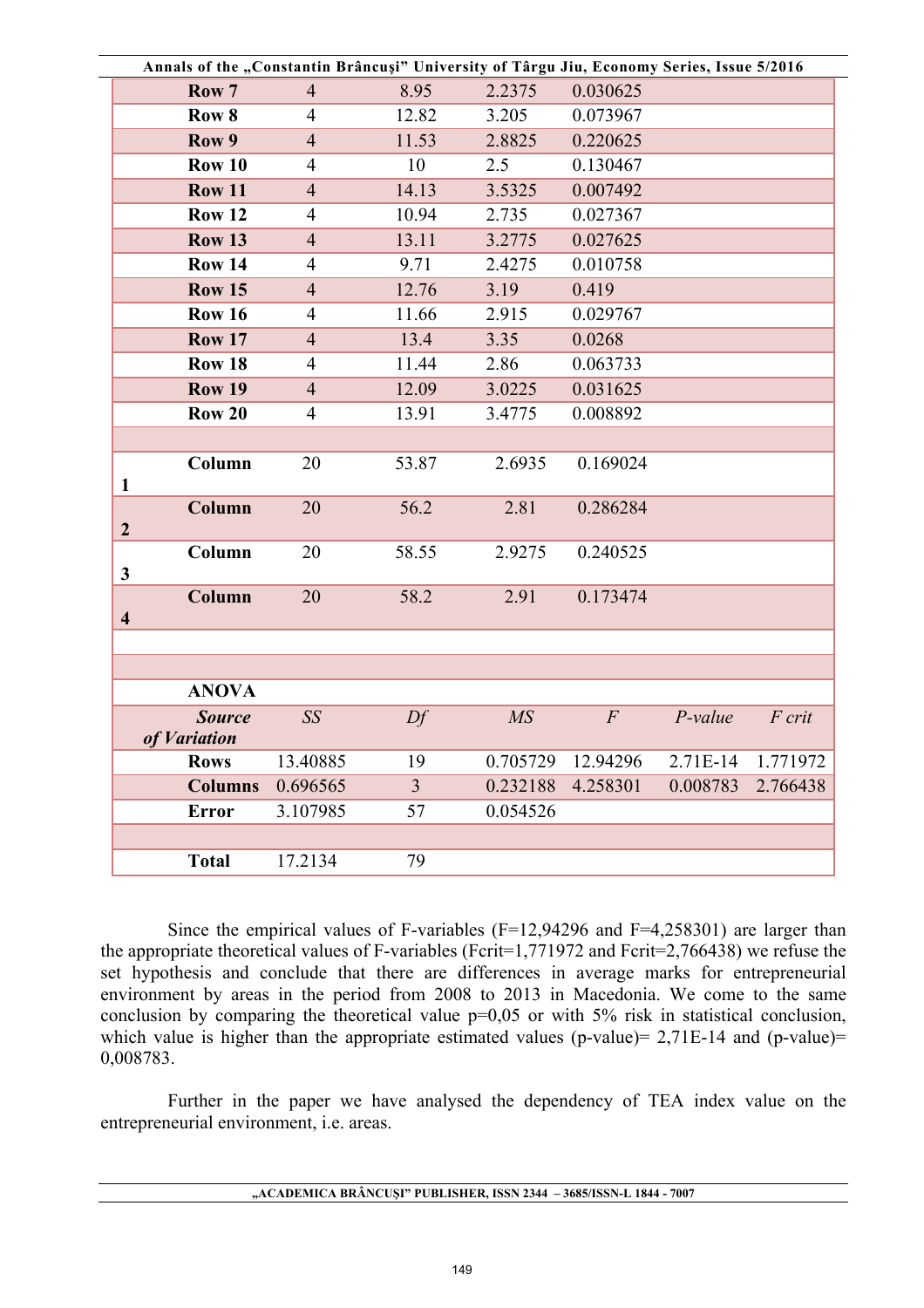We took TEA as dependent variable and environment (area) as independent variables: Finances, Government policies, Government bureaucracy and taxes, Government programs for entrepreneurship support, Entrepreneurship education, primary and secondary, Entrepreneurship education post-secondary, Transfer of research and development, Commercial and law infrastructure, market dynamics, Open domestic market, Physical infrastructure, Cultural and social norms, Possibility for starting new business, Ability, knowledge for starting new business, Entrepreneurial Social image, Intellectual property rights, Support to women when starting business, Focus on high growth, Interest in innovations (enterprises), Interest in innovations (consumers). From the correlation matrix, according to the values of correlation coefficients, the most important segments of the entrepreneurial environment can be identified (represented by the average marks for entrepreneurial marking) and TEA value in 2008, 2010, 2012 and 2013.

| Column1             |            | Column11 | $-0,37712$ |
|---------------------|------------|----------|------------|
| Column2             | 0,862069   | Column12 | $-0,95426$ |
| Column3             | 0,42959    | Column13 | 0,246546   |
| Column4             | $-0,966$   | Column14 | $-0,63388$ |
| Column <sub>5</sub> | $-0,43225$ | Column15 | 0,001452   |
| Column6             | $-0,52679$ | Column16 | $-0,99529$ |
| Column7             | $-0,69628$ | Column17 | $-0,93759$ |
| Column8             | $-0,91075$ | Column18 | $-0,83677$ |
| Column9             | $-0,98114$ | Column19 | $-0,30782$ |
| Column10            | 0,462372   | Column20 | $-0,54936$ |
|                     |            | Column21 | $-0,87299$ |

Table 10: Segment of the correlation matrix (TEA index values and values of the average grades for the entrepreneurial environment or areas)

If we make ranging according to the importance of positive influence, we can conclude that the following areas of entrepreneurial environment have influence on the rise of TEA index value: finances (0,537673) market dynamics (0,341277) and Government policies (0,042792).

If we make ranging according to the importance of negative influence, we can conclude that the following areas of the entrepreneurial environment have such influence on TEA index value: entrepreneurer's social image (-0,99041) commercial and law infrastructure (-0,9443) and physical infrastructure (-0,92638). Here, it is important to note that only 5 of the mentioned areas of the entrepreneurial environment have positive influence on TEA index value increase, while 17 of the mentioned areas have negative influence on the TEA values increase. Namely, by increasing the average marks for entrepreneurial environment in those 17areas, TEA index value decreases. It should be noted here that the area, or more precisely, the average mark for entrepreneurial environment that refers to abilities, knowledge for starting business 9- 0,41765) does not influence the TEA index value at all, for the researched period in R. Macedonia.

## **3. Conclusions**

Based on the findings and performed researches, we can highlight some measures and recommendations for stimulating the SMEs and their innovation:

− ensuring macroeconomic stability

reforms in the legal framework, which will mean encouraging the establishment of small and medium businesses and stimulating innovation. EU 2020 predict 3 % of GDP for development of innovation, while in Macedonia the percentage is 0.04% of